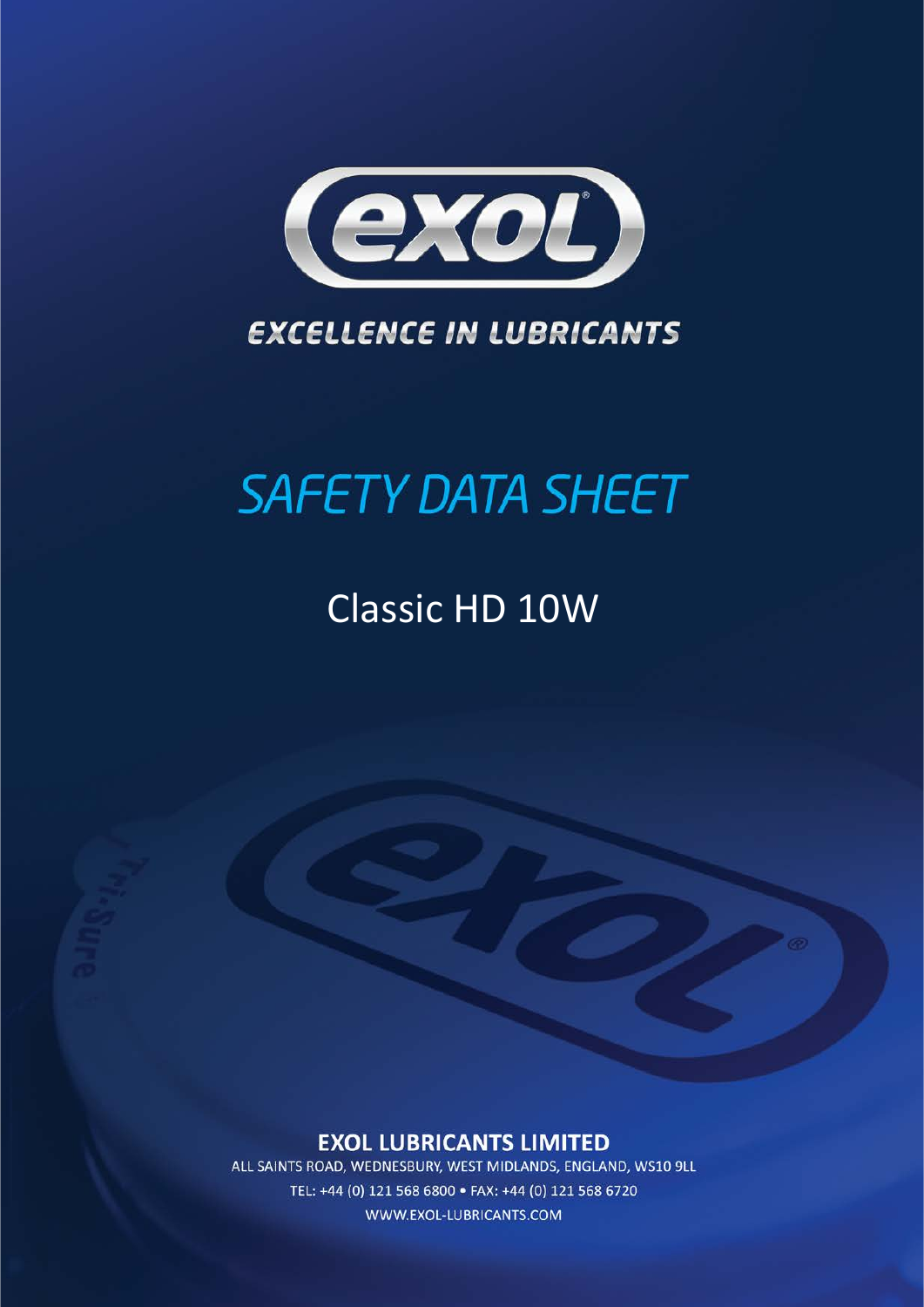

### **Classic HD 10W**

**Product Code: M006**

#### **SECTION 1 IDENTIFICATION OF SUBSTANCE/MIXTURE AND OF COMPANY/UNDERTAKING**

| 1.1                                                                                     | <b>Product Identifier</b><br><b>Product Code</b> | Classic HD 10W<br>M006                                                               |
|-----------------------------------------------------------------------------------------|--------------------------------------------------|--------------------------------------------------------------------------------------|
| 1.2 Relevant identified uses of the<br>substance or mixture and uses<br>advised against |                                                  | Automotive engine crankcase lubricant.<br>Do not use in any other application.       |
| 1.3                                                                                     | Company                                          | Exol Lubricants Limited<br>All Saints Road<br>Wednesbury,<br>West Midlands, WS10 9TS |
|                                                                                         | 1.4 Emergency Telephone Number                   | +44 (0) 121 568 6800 (Monday – Friday 08.30 – 17.00 hrs GMT)                         |
|                                                                                         | 1.5 Other Information                            | Preparation Date: 03/03/2015                                                         |
| <b>SECTION 2</b><br><b>HAZARD IDENTIFICATION</b>                                        |                                                  |                                                                                      |

#### **2.1 Classification of the**  Not classified as hazardous in accordance with CLP (EC 1272/2008) and DPD (1999/45/EC)

- **substance or mixture**
- 

**2.2 Label Elements** No labelling required<br> **2.3 Other Hazards** Not considered to be Not considered to be carcinogenic under IARC. All of the oils in this product have been demonstrated to contain less than 3% extractables by the IP 346 DMSO test.

#### **SECTION 3 COMPOSITION/ INFORMATION ON INGREDIENTS**

**3.2 Mixtures Component EC No. REACH Reg. No. GHS Classification DSD Classification Conc. %** No hazardous ingredients present at concentration exceeding Declaration of Content Limit

#### **SECTION 4 FIRST AID MEASURES**

| 4.1 | Description of first aid measures                                                              |                                                                                                                                                                     |  |  |
|-----|------------------------------------------------------------------------------------------------|---------------------------------------------------------------------------------------------------------------------------------------------------------------------|--|--|
|     | <b>Inhalation</b>                                                                              | If inhalation of mists, fumes or vapour causes irritation to the nose or throat, or coughing, remove to                                                             |  |  |
|     |                                                                                                | fresh air. If symptoms persist obtain medical advice.                                                                                                               |  |  |
|     |                                                                                                | Wash eye thoroughly with copious quantities of water, ensuring eyelids are held open. Obtain medical<br>Eyes<br>advice if any pain or redness develops or persists. |  |  |
|     |                                                                                                | Wash skin thoroughly with soap and water as soon as reasonably practicable. Remove heavily<br>Skin<br>contaminated clothing and wash underlying skin.               |  |  |
|     | Ingestion                                                                                      | If contamination of the mouth occurs, wash out thoroughly with water.                                                                                               |  |  |
|     |                                                                                                | Except as a deliberate act, the ingestion of large amounts of product is unlikely. If it should occur, do not<br>induce vomiting; obtain medical advice.            |  |  |
| 4.2 | Most important symptoms and effects,                                                           | No ill effects known                                                                                                                                                |  |  |
|     | both acute and delayed                                                                         |                                                                                                                                                                     |  |  |
|     | 4.3 Indication of immediate medical attention<br>and special treatment needed, if<br>necessary | Eye contact: immediately wash out with plenty of water                                                                                                              |  |  |
|     | <b>SECTION 5</b>                                                                               | <b>FIRE-FIGHTING MEASURES</b>                                                                                                                                       |  |  |
| 5.1 | <b>Extinguishing media</b>                                                                     | Foam, dry powder or water fog. Water can be used to cool and protect exposed material.                                                                              |  |  |

**5.2 Specific hazards arising from the substance or mixture** Toxic fumes may be evolved on burning or exposure to heat. See Stability and Reactivity, Section 10 of this Safety Data Sheet. **5.3 Advice for fire-fighters** Wear self-contained breathing apparatus. Water may cause splattering.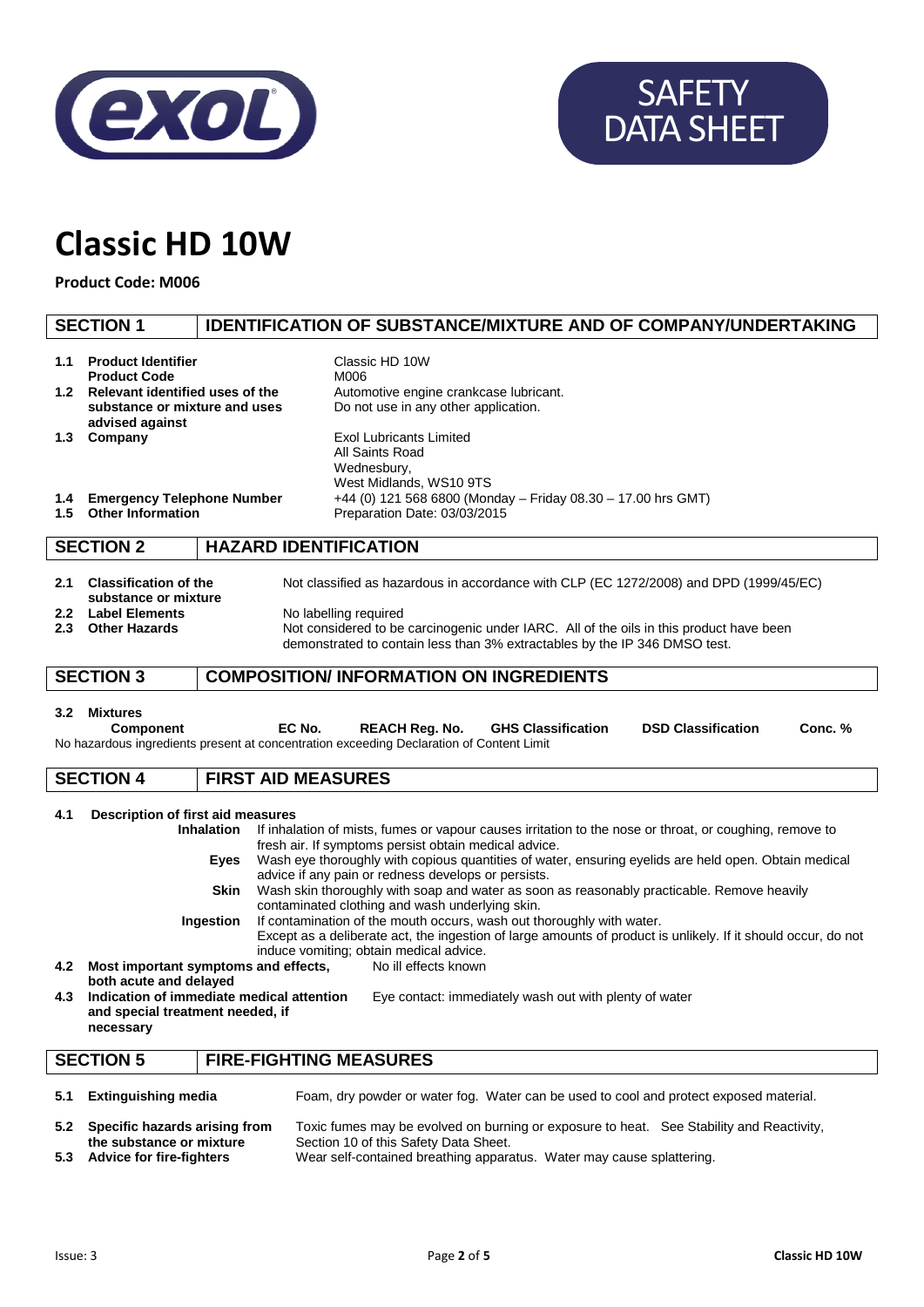

#### **SECTION 6 ACCIDENTAL RELEASE MEASURES**

| 6.1 | Personal precautions, protective<br>equipment and emergency<br>procedures | Immediately evacuate all personnel from danger area. Wear Personal Protective<br>Equipment. Eliminate all sources of heat, sparks, pilot lights, static electricity and open<br>flames. Spilled material may make surfaces slippery.                                           |
|-----|---------------------------------------------------------------------------|--------------------------------------------------------------------------------------------------------------------------------------------------------------------------------------------------------------------------------------------------------------------------------|
| 6.2 | <b>Environmental precautions</b>                                          | Protect drains from potential spills to minimise contamination. Do not wash product into<br>drainage system.                                                                                                                                                                   |
|     |                                                                           | In the case of large spills contact the appropriate authorities. In the case of spillage on<br>water, prevent the spread of product by the use of suitable barrier equipment. Recover<br>product from the surface. Protect environmentally sensitive areas and water supplies. |
| 6.3 | Methods and material for<br>containment and cleaning up                   | Absorb into dry earth or sand. Protect drains using drain covers. Dispose of as hazardous<br>waste.                                                                                                                                                                            |
| 6.4 | Reference to other sections                                               | Personal protective equipment: See section 8                                                                                                                                                                                                                                   |

### **SECTION 7 HANDLING AND STORAGE**

| 7.1        | <b>Precautions for safe handling</b>                                                   | Avoid contact with eyes. If splashing is likely to occur wear a full face visor or chemical<br>goggles as appropriate. Avoid frequent or prolonged skin contact with fresh or used<br>product.<br>Good working practices, high standards of personal hygiene and plant cleanliness must<br>be maintained at all times. Wash hands thoroughly after contact. Use disposable cloths<br>and discard when soiled. Do not put soiled cloths into pockets.<br>Use a suitable barrier cream at regular intervals. |
|------------|----------------------------------------------------------------------------------------|------------------------------------------------------------------------------------------------------------------------------------------------------------------------------------------------------------------------------------------------------------------------------------------------------------------------------------------------------------------------------------------------------------------------------------------------------------------------------------------------------------|
| 7.2<br>7.3 | Conditions for safe storage, including<br>any incompatibilities<br>Specific end use(s) | Keep out of the reach of children.<br>Store under cover away from heat and sources of ignition.<br>Intended for use as an automotive engine crankcase lubricant.                                                                                                                                                                                                                                                                                                                                           |

#### **SECTION 8 EXPOSURE CONTROLS/PERSONAL PROTECTION**

| 8.1 | <b>Control parameters</b><br>Country<br>None | <b>Substance</b>                                                                                         | Long Term (8 Hours TWA)                                                                                                                                                                     | Short Term (15 Mins) |
|-----|----------------------------------------------|----------------------------------------------------------------------------------------------------------|---------------------------------------------------------------------------------------------------------------------------------------------------------------------------------------------|----------------------|
| 8.2 | <b>Exposure controls</b>                     | <b>Hand Protection:</b><br><b>Eve Protection:</b><br><b>Skin Protection:</b><br><b>Hygiene Measures:</b> | Use local exhaust ventilation to control mists or vapours.<br>Nitrile or neoprene protective gloves<br>Safety glasses<br>Protective clothing<br>Wash thoroughly after handling this product |                      |
|     | <b>CECTION 0</b>                             | <b>DUVEICAL AND CUEMICAL DRODEDTIES</b>                                                                  |                                                                                                                                                                                             |                      |

#### **SECTION 9 PHYSICAL AND CHEMICAL PROPERTIES**

| 9.1                    | Information on basic physical and chemical<br>properties | Does not constitute a specification |                           |
|------------------------|----------------------------------------------------------|-------------------------------------|---------------------------|
|                        | <b>Typical Values</b>                                    |                                     |                           |
| Grades:                |                                                          |                                     | Classic HD 10W            |
|                        |                                                          | <b>Units</b>                        |                           |
|                        | Appearance                                               |                                     | Amber Liquid              |
| Odour                  |                                                          |                                     | Oilv                      |
| <b>Odour Threshold</b> |                                                          |                                     | No data available         |
| рH                     |                                                          |                                     | Not applicable            |
|                        | Pour point/range                                         | °C                                  | No data available         |
|                        | Initial boiling point and range                          | °C                                  | No data available         |
| Flash point (COC)      |                                                          | °C                                  | 210                       |
|                        | <b>Flammability</b>                                      |                                     | Not flammable             |
|                        | Upper/lower flammability or explosive limits             |                                     | Not applicable            |
| Vapour pressure        |                                                          | $kPa$ (0.1 mm Hg)                   | No data available         |
|                        | <b>Relative density</b>                                  | kg/m <sup>3</sup>                   | $0.884 \ @ \ 20^{\circ}C$ |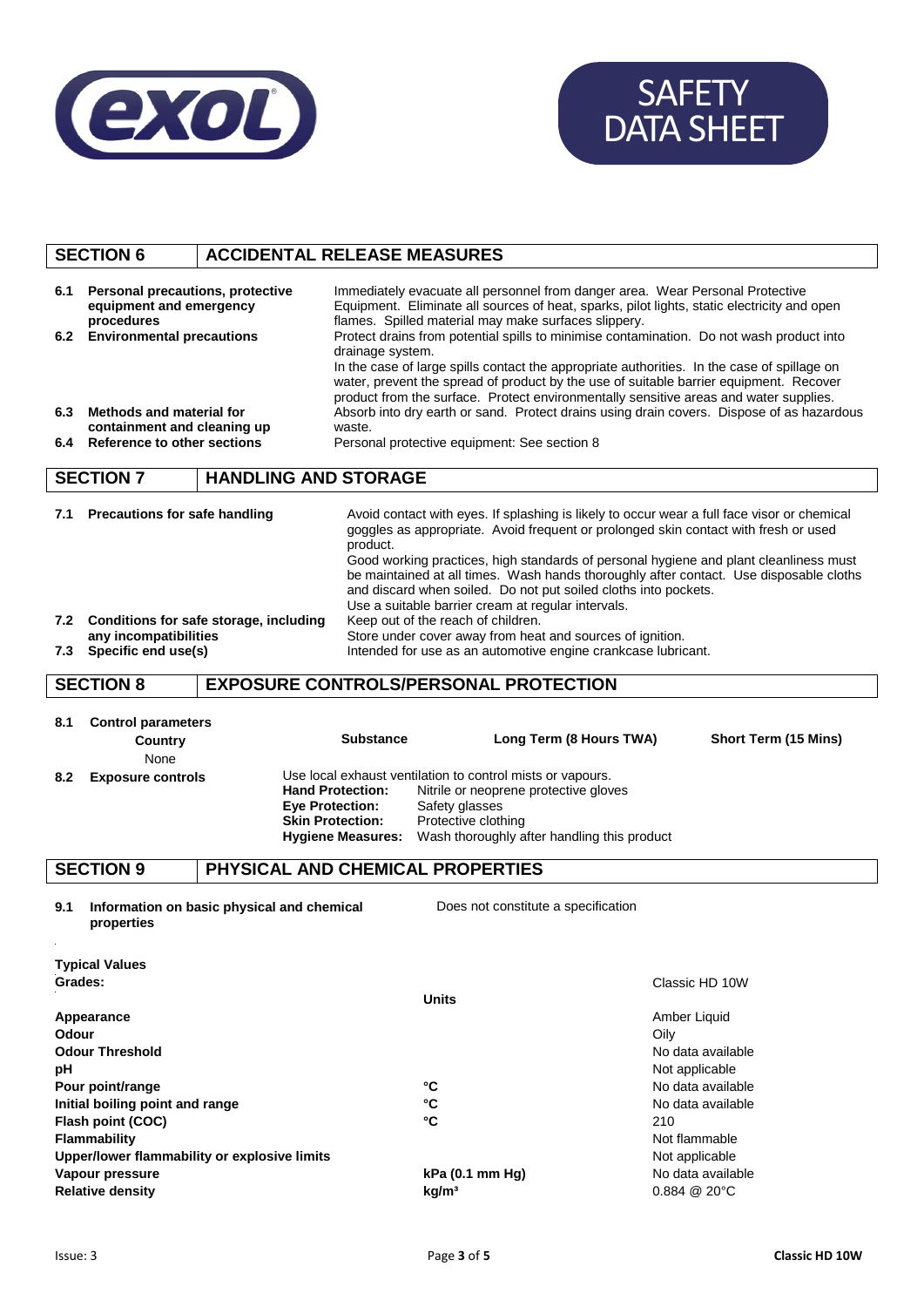

**Solubility - water** Insoluble **Partition coefficient n-octanol/water Log Pow Log Pow** Not applicable **Autoignition temperature Autoignition temperature** and the state of the state of the state available of the state of the state of the state of the state of the state of the state of the state of the state of the state o **Decomposition temperature No data available**<br> **Viscosity No data available**<br> **Viscosity 11.71** @ 40°C **Viscosity mm²/s** 31.71 @ 40°C

Evaporation rate<br> **Evaporation rate** Not applicable<br> **Evapour density** Not applicable **Vapour density**<br> **Vapour density**<br> **Explosive properties**<br>
Not applicable **Explosive properties Oxidising properties** None

**mm²/s** 5.34 @ 100°C

**9.2 Other Information** None

#### **SECTION 10 STABILITY AND REACTIVITY**

|                                                                                                     | 10.1 Reactivity<br>10.2 Chemical stability<br>10.3 Possibility of hazardous<br>reactions | No dangerous reactions known<br>Stable under normal conditions of use<br>None known                                                                                                                                                        |
|-----------------------------------------------------------------------------------------------------|------------------------------------------------------------------------------------------|--------------------------------------------------------------------------------------------------------------------------------------------------------------------------------------------------------------------------------------------|
| 10.4 Conditions to avoid<br>10.5 Incompatible materials<br>10.6 Hazardous decomposition<br>products |                                                                                          | Avoid overheating.<br>Avoid contact with strong oxidising agents<br>Thermal decomposition products will vary with conditions. Incomplete combustion will generate<br>smoke, carbon dioxide and hazardous gases, including carbon monoxide. |
|                                                                                                     | <b>SECTION 11</b>                                                                        | <b>TOXICOLOGICAL INFORMATION</b>                                                                                                                                                                                                           |

#### **11.1 Information on toxicological effects**

| <b>Acute Toxicity</b>         |                                                                                                                                |  |
|-------------------------------|--------------------------------------------------------------------------------------------------------------------------------|--|
| -Oral                         | No toxic components present at levels to cause classification.                                                                 |  |
| -Inhalation                   | No toxic components present at levels to cause classification.                                                                 |  |
| -Dermal                       | No toxic components present at levels to cause classification.                                                                 |  |
| Corrosivity/Irritation        |                                                                                                                                |  |
| -Eve                          | No components present that are classified as eye irritants.                                                                    |  |
| - Skin                        | No components present that are classified as skin irritants but may cause skin irritation due to de-fatting<br>effect on skin. |  |
| -Respiratory Tract            | No components present that are classified as respiratory irritants.                                                            |  |
| Sensitisation                 |                                                                                                                                |  |
| -Skin                         | No evidence of sensitisation effects.                                                                                          |  |
| - Respiratory                 | No evidence of sensitisation effects.                                                                                          |  |
| <b>Repeated-dose Toxicity</b> | No data available.                                                                                                             |  |
| <b>Mutagenicity</b>           | No evidence of mutagenicity.                                                                                                   |  |
| Carcinogenicity               | No evidence of carcinogenicity.                                                                                                |  |
| <b>Reproductive Toxicty</b>   | No evidence of reproductive toxicity.                                                                                          |  |

#### **SECTION 12 ECOLOGICAL INFORMATION**

#### **12.1 Toxicity** Spills may form a film on water surfaces causing physical damage to organisms. Oxygen transfer could also be impaired **12.2 Persistence and Degradability** Not biodegradable. **12.3 Bioaccumulative Potential** There is no evidence to suggest bioaccumulation will occur. **12.4 Mobility in Soil** Spillages may penetrate the soil causing ground water contamination. Non-volatile. **12.5 Results of PBT and vPvB Assessment** No PBT or vPvB chemicals present. **12.6 Other Adverse Effects** None known.